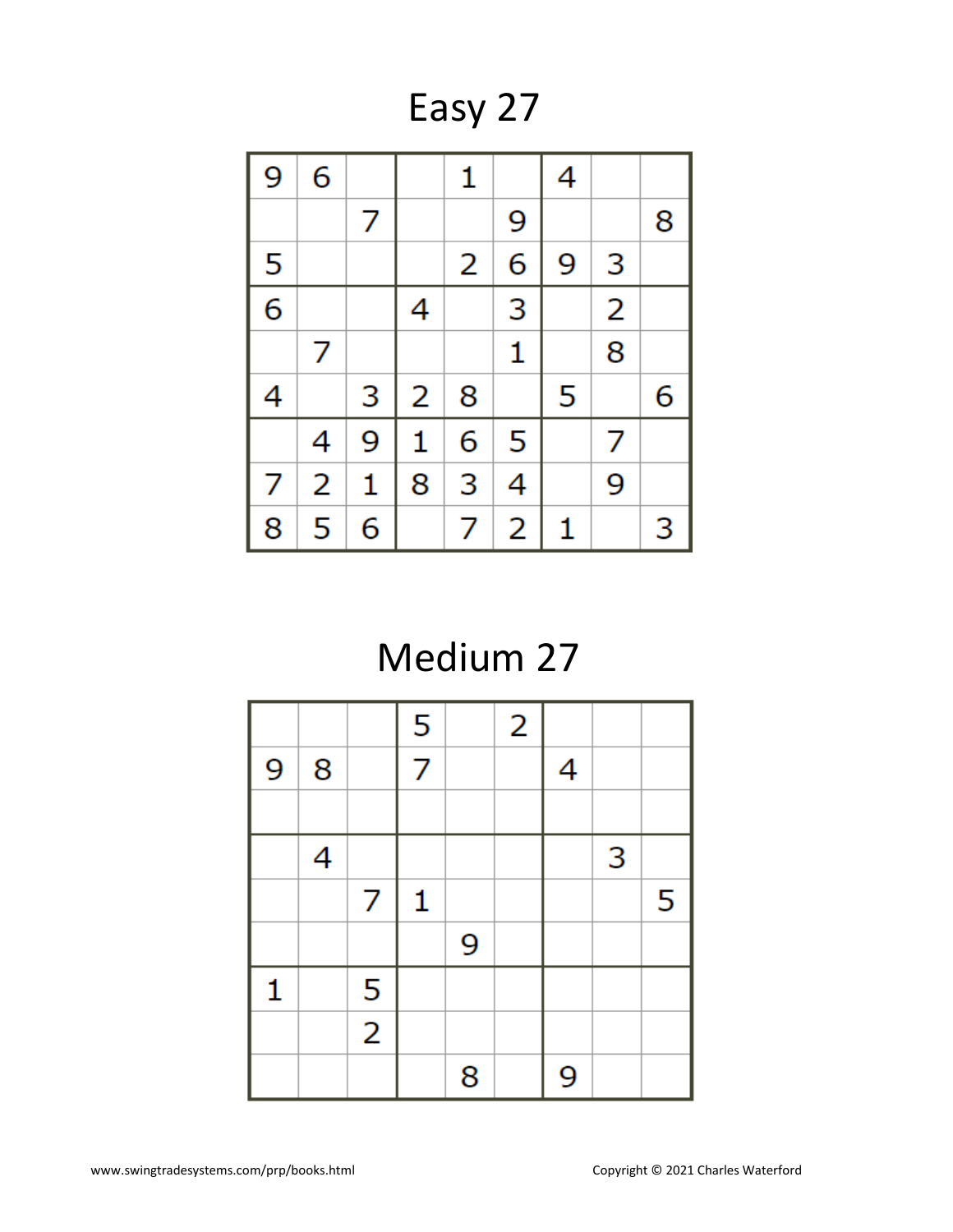#### Hard 27

|                |   | 4 |                | 1 | 8 |                |   |   |
|----------------|---|---|----------------|---|---|----------------|---|---|
| 3              |   |   |                |   |   | $\overline{2}$ | 9 |   |
|                |   |   |                |   |   |                |   |   |
|                |   | 3 |                |   |   | 6              |   |   |
| $\overline{2}$ |   |   | 9              |   |   |                |   |   |
|                |   |   | 5              |   |   |                |   | 8 |
|                |   |   | $\overline{2}$ |   |   |                |   |   |
|                | 8 | 7 |                |   |   |                |   | 1 |
|                |   |   |                |   | 6 |                |   |   |

# Expert 27

|   |              | 9 |                |   |   | 8 | 5 |   |
|---|--------------|---|----------------|---|---|---|---|---|
| 3 |              |   |                |   |   |   |   |   |
|   | $\mathbf{1}$ |   | $\overline{2}$ |   | 9 |   | 3 |   |
|   | 7            |   | 1              | 4 |   |   |   |   |
| 9 |              |   |                |   |   |   |   |   |
|   |              | 4 | 5              |   |   |   | 7 | 8 |
|   |              |   | $\overline{9}$ | 5 |   | 7 | 8 |   |
|   |              |   |                |   | 1 | 3 |   | 6 |
|   |              |   |                | 6 | 8 |   |   | 1 |